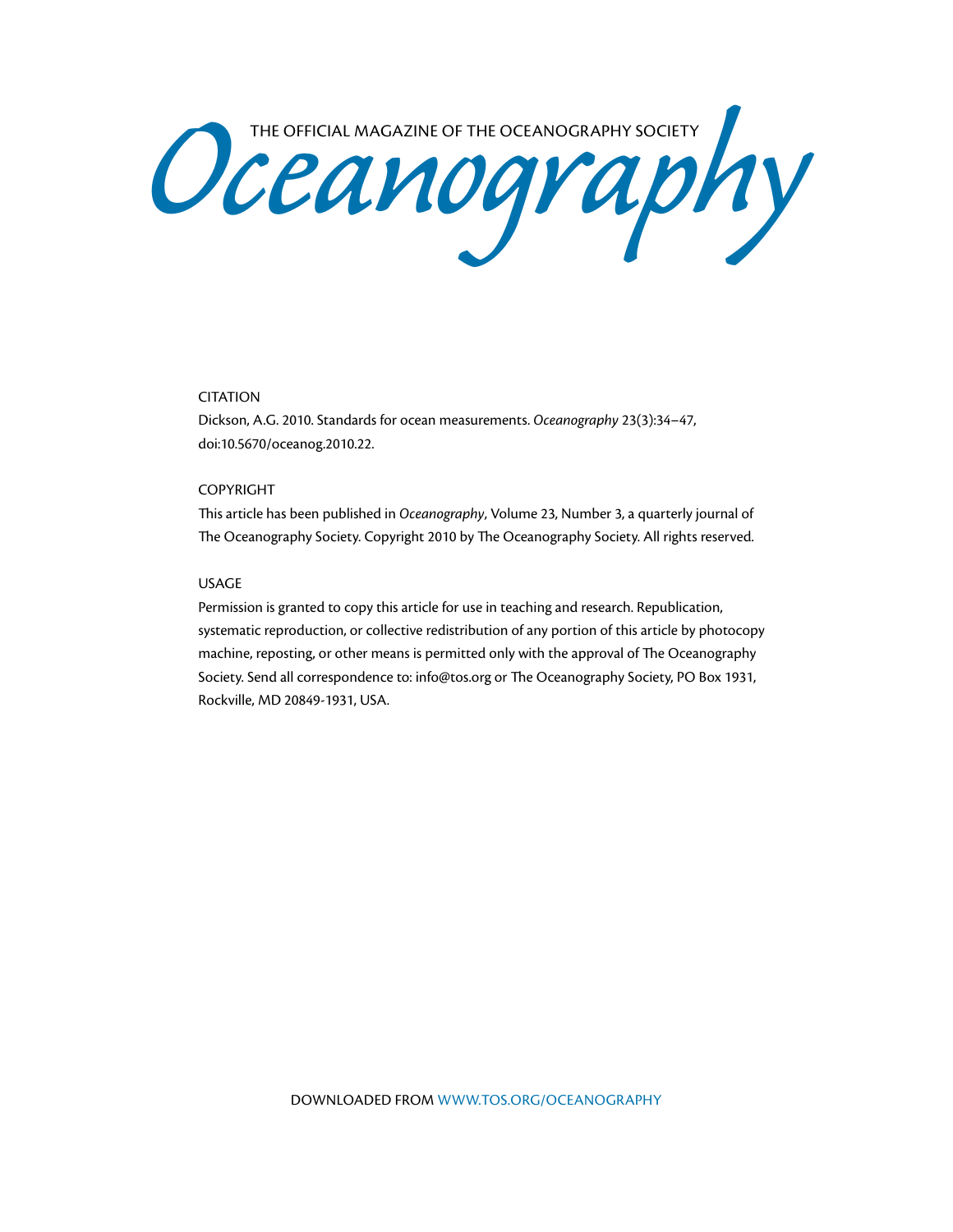CELEBRATING 50 YEARS OF THE

INTERGOVERNMENTAL OCEANOGRAPHIC COMMISSION

ian 29. Oct 01, 1990. Jan 08, 1991

33.363

508

1978.70

**AARAOFORGI** 

batch not stable

2248

BY ANDREW G. DICKSON

# **STANDARDS** FOR Ocean Measurements

ABSTRACT. The Intergovernmental Oceanographic Commission (IOC) has been involved for 50 years in promoting the close coordination needed to ensure comparability of oceanographic measurements. In particular, IOC played a key role in encouraging the development of chemical standards and reference materials for oceanic measurements. This paper briefly reviews this history, and also the early work of the author's laboratory in producing reference materials for oceanic carbon dioxide measurements. The success of the latter program in improving the state of the art of such measurements encouraged others to develop, produce, and distribute additional reference materials for dissolved organic carbon, trace metals, and nutrients. The widespread use of these various reference materials is playing a significant role in ensuring the comparability of ocean data from a variety of laboratories, thus enabling the data to be put to use in global studies.

34 *Oceanography* Vol.23, No.3 Batch 99

May 8, 2009 **August 31, 2009** October 9, 2009

a waw **Systems** 33.366 35.185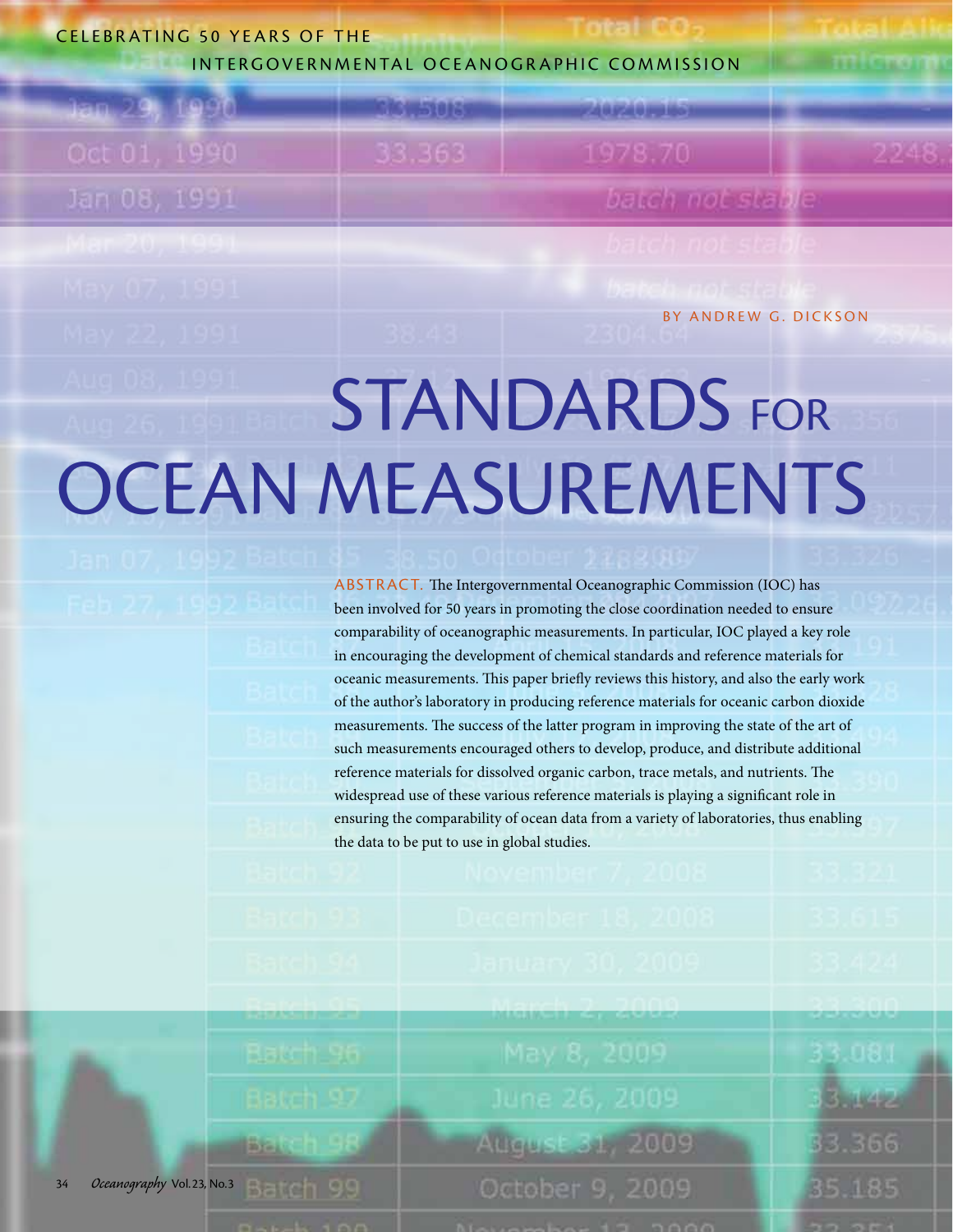|         | <b>FANTS</b>            |         |  |
|---------|-------------------------|---------|--|
|         |                         |         |  |
|         |                         |         |  |
|         | B                       |         |  |
|         | B                       |         |  |
|         | в                       |         |  |
|         | A,C                     |         |  |
|         | $\mathbb{C},\mathbb{D}$ |         |  |
|         | 258                     | 2335.02 |  |
| 205     | 57B                     | 2286.34 |  |
| 200     | 234                     | 2201.01 |  |
| 21010   | 9 43.D                  | 2184.03 |  |
| 199     | $8.37\text{\AA}$        | 2175.56 |  |
| 201     | 2.01                    | 2201.16 |  |
| 201     | 3,42                    | 2205.41 |  |
|         |                         |         |  |
| 1985.61 |                         | 2216.00 |  |
| 2011.61 |                         | 2182.90 |  |
| 99      | 6.35                    | 2201.91 |  |
| 2020.34 |                         | 2230.06 |  |
| 2015.92 |                         | 2222.39 |  |
|         | 6.38                    | 2217.51 |  |
| 2005.36 |                         | 2212.40 |  |
| 2003.03 |                         | 2211.21 |  |
| 2013.85 |                         | 2231,11 |  |
| 2115,04 |                         | 2356.78 |  |
|         |                         |         |  |

## **INTRODUCTION**

The earliest chemical standard for ocean measurements was the so-called Copenhagen Normal Water (later to become Copenhagen Standard Seawater) introduced by Martin Knudsen working at the Hydrographic Laboratory of the Danish Commission for Marine Research under the auspices of the International Council for the Exploration of the Sea (ICES). It was he who proposed the idea of a single standard to be used by all laboratories for salinity determination, and who agreed in 1908 to accept responsibility for the production, analysis, and distribution of this standard, which he did until his retirement in 1948 (Knudsen, 1925; Culkin, 1978). Before retiring, Knudsen proposed that the International Association for Physical Oceanography (IAPO), which became the International Association for the Physical Sciences of the Oceans (IAPSO) in 1967, assume the responsibility for operating the Standard Seawater Service. The organization agreed, and the Service remained in Copenhagen under the leadership of Frede Herman until he too retired in 1974. It continues to this day in the United Kingdom where it was first transferred to the Institute of Ocean Sciences (directed by Fred Culkin), and subsequently in 1989 to a private company, Ocean Scientific International Ltd, which produces, analyzes, and distributes IAPSO Standard Seawater (http://oceanscientific.com). It is experience with this Standard Seawater that has influenced academic oceanographers' views of standards for ocean measurements. This article focuses on efforts to provide standards for oceanic carbon dioxide measurements, initially for expeditions aimed at documenting the role of the ocean in taking up anthropogenic  $CO<sub>2</sub>$  from the atmosphere (see also Sabine et al., 2010, in this volume).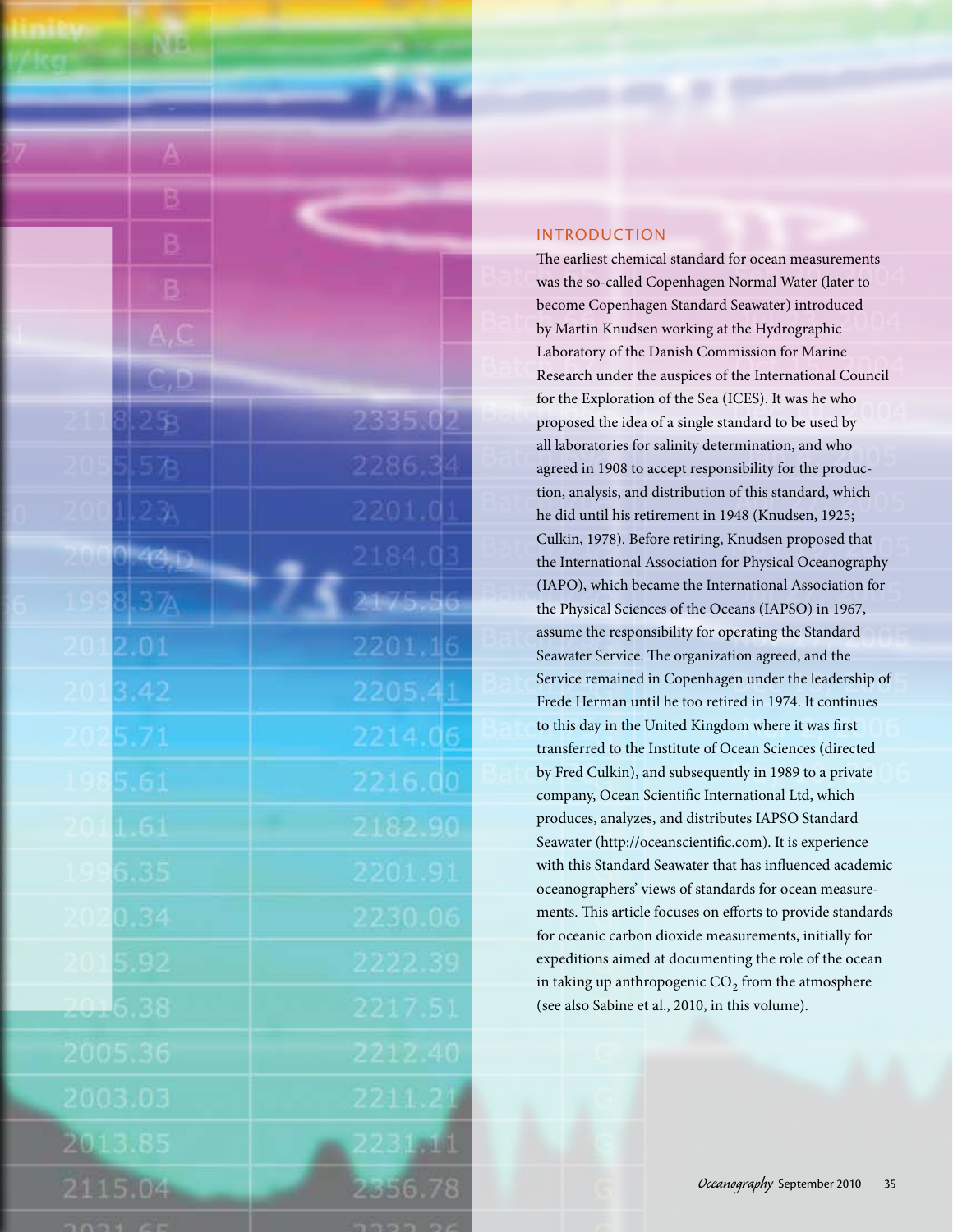# Role of the Intergovernmental **OCEANOGRAPHIC COMMISSION**

The Intergovernmental Oceanographic Commission (IOC) of the United Nations Educational, Scientific and Cultural Organization (UNESCO) was founded, at least in part, upon the need to understand ocean carbon and the recognition that this was a project that must be addressed at an international and intergovernmental level. At a planning meeting in La Jolla, California, in March 1960, Roger Revelle stated (IOCCP, 2005):

*Scientific problems that require nearly simultaneous observations over a wide area or over the entire ocean also demand international co-operation in taking the observations, and close co-ordination to ensure comparability of results. An example is the present attempt to determine the total carbon dioxide content in the atmosphere and the change in this content with time as a result of the input from fossil fuel combustion and the loss to the ocean and biosphere.*

At its first meeting in 1961 (IOC, 1962), IOC members again stressed the importance of standardization and intercalibration of oceanographic measurements and "felt that the task of planning new steps in the programme of standardization and intercalibration of methods and equipment should

**Andrew G. Dickson** *(adickson@ucsd.edu) is Professor of Marine Chemistry, Scripps Institution of Oceanography, University of California, San Diego, La Jolla, CA, USA.*

be delegated to SCOR because of the essentially scientific nature of this task." As one of the resolutions from this meeting (Annexe V of IOC, 1962), the Commission tasked SCOR (the Special Committee on Oceanic Research, later to be known as the Scientific Committee on Oceanic Research) to:

*Appoint as soon as possible working groups for the purpose of examining, summarizing, and criticizing the present oceanographic methods and equipment in common use to determine where these methods or equipment do not provide universally usable, accurate data, or where such data cannot presently be utilized to the utmost, and to recommend by report to the IOC appropriate steps whereby these methods or equipment should be made universally usable. This may in some cases be accomplished by standardization or by intercalibration, or by such methods as these experts may determine.*

This action was taken. Perhaps the most influential of these groups was originally formed as SCOR Working Group 10 on Oceanographic Tables and Standards, reconstituted in 1962 as the Joint Panel on Oceanographic Tables and Standards (JPOTS). The Joint Panel was seen as extremely important and was sponsored jointly by UNESCO, ICES, SCOR, and IAPO (later IAPSO). The work of this group on the development of the Practical Salinity Scale and the associated equation of state for seawater, as well as subsequent work done by SCOR Working Group 127 on the Thermodynamics and Equation of State for Seawater, is the subject of another

article in this issue by Frank Millero (Millero, 2010).

However, the Joint Panel did not confine itself to salinity and to the equation of state alone. In 1986, JPOTS convened a subpanel on standards for CO<sub>2</sub> measurements with the following terms of reference:

- *1. Co-ordination and assessment of work done towards preparing CO<sub>2</sub> standards for oceanic measurements*
- *2. Development of recommendations for the production and use of such standards*

At almost the same time, two other groups were constituted in related areas. In 1983, SCOR formed Working Group 75 on the Methodology for Carbon Dioxide Measurements, chaired by Charles D. Keeling and C.-S. Wong. In 1984, the Committee on Climatic Changes and the Ocean (CCCO), originally formed in 1979 and sponsored by IOC and SCOR, decided to establish anAdvisory Panel on Carbon Dioxide under the chairmanship of Roger Revelle. This panel recommended an observation program and sampling strategy to determine global ocean  $CO<sub>2</sub>$ with an accuracy of 10–20 gigatons of carbon, nearly one order of magnitude better than the data collected by the Geochemical Ocean Sections Study (GEOSECS, a global study of the distribution of chemical tracers in the ocean carried out between 1972 and 1978).

Each of these groups articulated a similar need for standards (or reference materials) for oceanic  $CO<sub>2</sub>$  measurements. For example, members of the CCCO Advisory Panel on CO<sub>2</sub> at their 1986 meeting (CCCO, 1989) noted: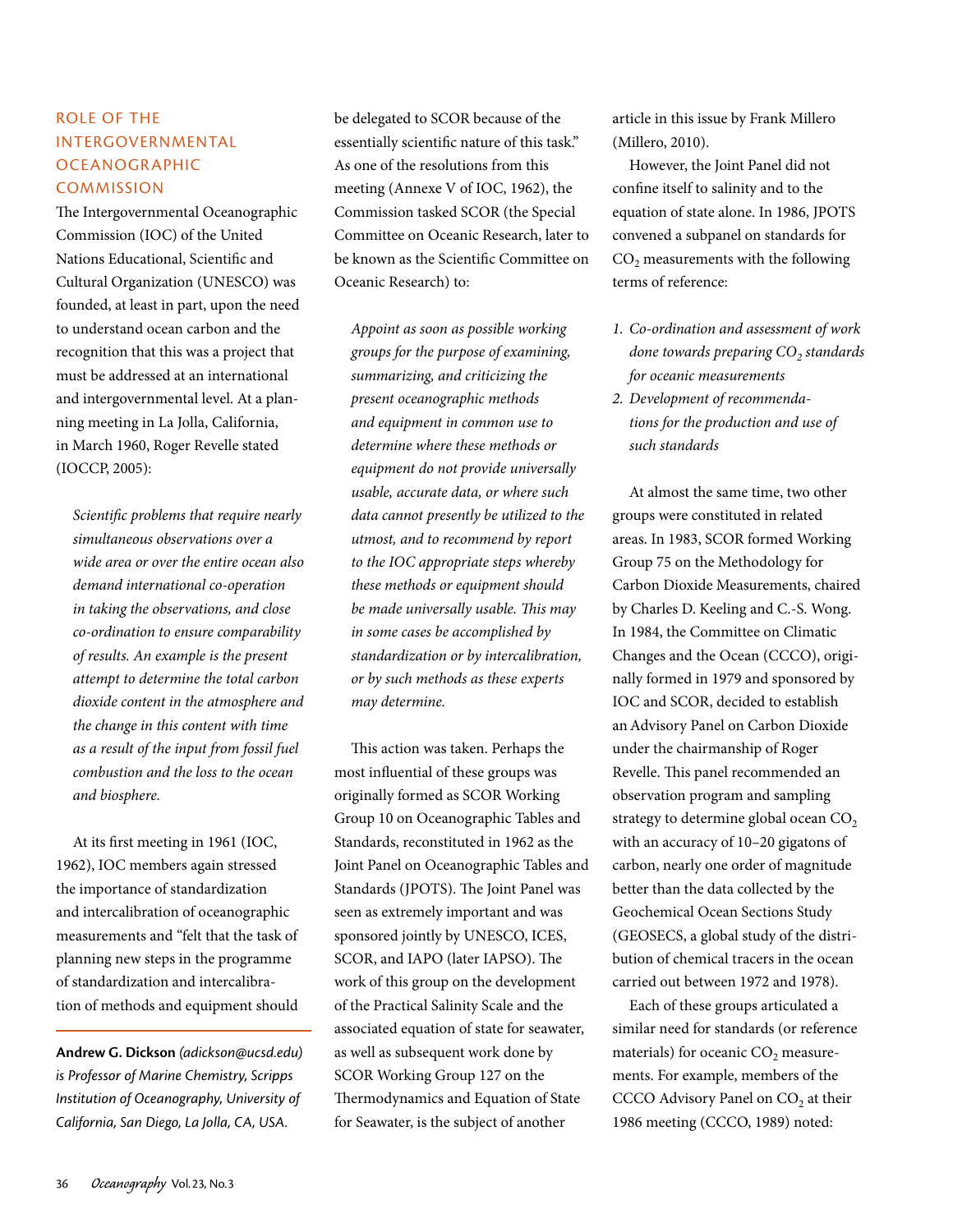*It is essential that the results obtained be as accurate as possible so as to ensure that data collected at different times and by different investigators are as comparable as possible. One approach to assuring this would be the certification and distribution of standard reference materials (SRMs) for alkalinity, dissolved inorganic carbon, and nutrients based on natural seawater samples.*

At about the same time, Working Group 75 was writing (UNESCO, 1992):

*We recommend that standards be prepared and distributed to all organizations participating in the proposed oceanic carbon program. The constituents for which such standards are needed include partial pressure of CO2 (PCO2 ), dissolved inorganic carbon (DIC), alkalinity, phosphate, nitrate, silicate, and salinity. Salinity standards have been used routinely at sea to calibrate salinometers for many years. We need not further consider these except to note that they serve as a model for developing standards for carbon studies where none presently exist.*

Clearly, the work of the JPOTS subpanel on standards for CO<sub>2</sub> measurements was needed! This subpanel (which I chaired) met on three occasions. At its first meeting in Vancouver in 1987, it endorsed a plan that had been formulated by the ICES Marine Chemistry Working Group, and by SCOR Working Group 75 on Methodology for Carbon Dioxide Measurements, to carry out an intercomparison exercise to assess the quality of measurements of total dissolved inorganic carbon and total

alkalinity in seawater (Poisson et al., 1990; UNESCO, 1990). The results from this intercomparison exercise emphasized the need for standards (UNESCO, 1990):

*The present situation, therefore, is that it is not yet possible for different laboratories, even those experienced in these measurements, to produce comparable and accurate data on TA, TCO<sub>2</sub>, pH and pCO<sub>2</sub> in seawater. There is a clear need for standard reference materials, preferably certified by two laboratories, to be made available for all workers involved in global CO<sub>2</sub> programmes. This intercomparison exercise has shown that it is possible to prepare and store suitable standards which are stable for at least 15 months but to prepare them on a scale sufficient to meet the needs of JGOFS and WOCE necessitates long-term planning and allocation of funds.*

The Joint Global Ocean Flux Study (JGOFS) and the World Ocean Circulation Experiment (WOCE) were large international ocean programs that began in the 1980s. WOCE was initiated by CCCO (WCRP, 1986), and JGOFS was launched in 1987 at a planning meeting in Paris under the auspices of SCOR. Two years later, JGOFS became one of the first core projects of the International Geosphere-Biosphere Programme (IGBP). Indeed, once JGOFS was formed, the CCCO Advisory Panel on CO<sub>2</sub> was disbanded and a Joint CCCO/JGOFS CO<sub>2</sub> Panel was constituted. At the first meeting of this  $CO<sub>2</sub>$ Panel in The Hague in1988, one of the conclusions  $(CO<sub>2</sub>$  Panel, 1989) underscored earlier recommendations:

*The Panel took note of the recommendation of the SCOR WG for an oceanic CO2 standard. It strongly endorsed this recommendation and the steps being taken in the US and Canada to provide standards. The members believed more work beyond that on-going now was needed to develop, produce and distribute working reference standards on a worldwide basis.*

The Joint CCCO/JGOFS CO<sub>2</sub> Panel subsequently formed its own Subpanel on Oceanic CO<sub>2</sub> Standards, Intercalibrations and Quality Assessment to keep the Panel apprised of progress in these areas.

Another important area in which IOC has played a role in the promulgation of the use of standards in marine science has been through the Global Investigation of Pollution in the Marine Environment (GIPME) program established in 1974. GIPME is co-sponsored by IOC, the United Nations Environment Programme (UNEP), and the International Maritime Organization (IMO). Three scientific groups, co-sponsored by UNEP and IOC, conduct the work of this program. Of these, the Group of Experts on Standards and Reference Materials (GESREM), also co-sponsored by the International Atomic Energy Agency (IAEA), deals with the assurance of data quality and comparability of measurements (Calder and Jamieson, 1990; Ibe and Kullenberg, 1995). At their second session in Halifax, Canada, in January 1990, members of GESREM (though largely emphasizing reference materials needed for marine pollution studies) made two recommendations related to oceanographic studies such as JGOFS (IOC, 1991). The Group: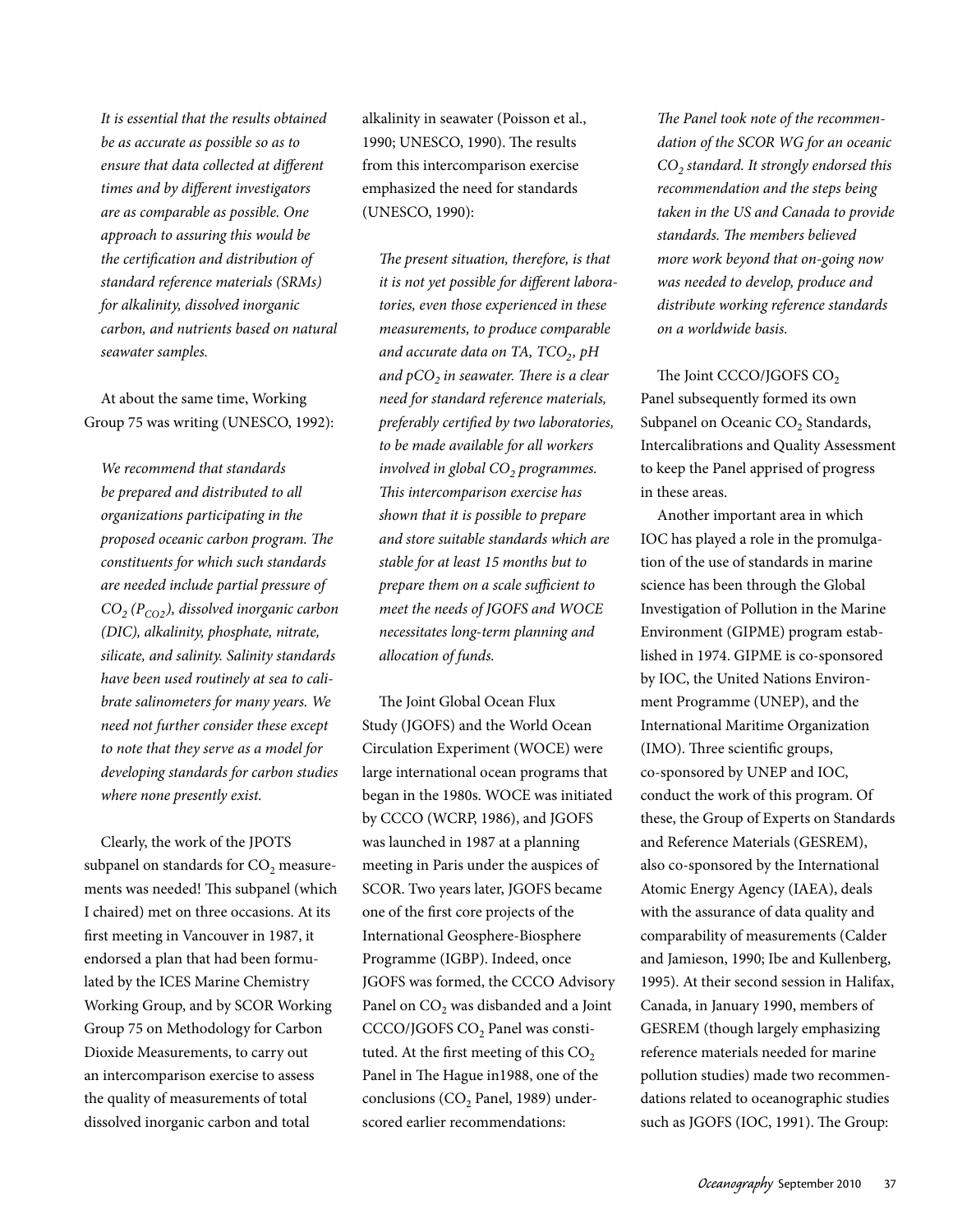- *v. recommended the development of seawater reference materials for determinations of carbon dioxide, based on principles stated by A. Dickson*
- *vi.[agreed] there was strong support for continuation of the very promising work reported at GESREM-II on seawater reference materials for nutrients, dissolved oxygen and pigments*

The work on carbon dioxide is detailed below; the work on nutrients noted at this meeting was that of the National Research Council of Canada. This work was described further at a 1993 GESREM workshop in Miami (IOC, 1993) and ultimately NRC Canada prepared and marketed seawaterbased certified reference materials (sold as MOOS-1).

# Establishment of an OCEANIC CO<sub>2</sub> REFERENCE MATERIAL LABORATORY **AT SCRIPPS** Funded by NSF

In 1989, the US National Science Foundation (NSF) funded, as a pre-JGOFS activity, a proposal submitted by Charles Keeling and I (at the Scripps Institution of Oceanography) entitled: "The carbon dioxide system in sea water: The certification of standard reference materials for the quality control of oceanic measurements." As noted above, there was by this time a substantial clamor for such standards, which our work could potentially address. In our proposal we wrote:

*In this proposal we outline a plan to establish the capacity to perform the necessary chemical analyses required to certify standard reference materials for* 

*the CO<sub>2</sub> system in sea water. We shall establish procedures which yield highly precise and accurate determinations of*   $C_T$  and  $A_T$ ; we will also prepare such *standards and test them for long term reliability. We shall lay particular stress on the use of appropriate primary standards to control the various laboratory procedures. In addition to determining*   $C_T$  and  $A_T$  for such standards, we shall *cross-check our estimates of accuracy by examining the thermodynamic consistency of measurements of*  $C_T$ ,  $A_T$ , *P*( $CO<sub>2</sub>$ *)*, and a measure of the hydrogen *ion concentration, pH. Our research will thus provide standard reference materials for*  $C_T$  *and*  $A_T$  *that can also be used to check the performance of sea-going instruments used to measure*   $P(CO<sub>2</sub>)$  and pH.

*Once the necessary preliminary work is complete, we propose to act as a central laboratory to certify such standard reference materials. We believe that the appropriate distribution agency for such standards should be the I.A.P.S.O. Standard Sea Water Service in Wormley, England. We suggest that our role, after developing suitable calibrating procedures, will be to certify batches of these standards which will then be distributed by the Standard Sea Water Service. Standard materials from other sources could also be certified if the need arose. Procedures, and reports of certification would follow closely the general approach for disseminating standard reference materials used by the U.S. National Bureau of Standards with whom we plan to consult closely.* 

Clearly, these goals have not yet all been achieved—and might never be! Nevertheless, the story of how we proceeded, and of our successes and failures, may provide a useful tale.

## First Batches

We began in 1989 by preparing our first (prototype) batch of reference material. This batch was based on lownutrient surface seawater collected about 100 miles (160 km) off the California coast. This water was passed in sequence through: a carbon filter intended to reduce the amount of organics (however, as I describe later, this step was not a success), a 5 μm filter, a 0.2 μm filter, and a flow-through UV sterilizer, into a 200 L polythene drum. A saturated mercuric chloride solution was added  $(0.1 \text{ mL L}^{-1})$  to kill microbes in the water, and the contents of the drum were recirculated through the 0.2-µm filter and the UV sterilizer for about 48 hours, so as to assure sterility and to equilibrate the whole volume with atmospheric  $CO<sub>2</sub>$  levels. The water was bottled using gravity feed to fill the various containers, flow being controlled by a solenoid valve operated from a foot switch. The samples were bottled in borosilicate glass bottles made from Schott Duran glass with ground glass stoppers sealed with Apiezon-L grease.

This approach benefited greatly from prior experience within the oceanographic community, and especially within Keeling's laboratory at Scripps. Wong (1970) first described the collection of samples in Pyrex glass bottles, their preservation with mercuric chloride, and the use of Apiezon-L grease to seal the stoppers. The Keeling laboratory successfully used this approach over the subsequent years. Also, tests performed by Poisson et al. (1990) indicated that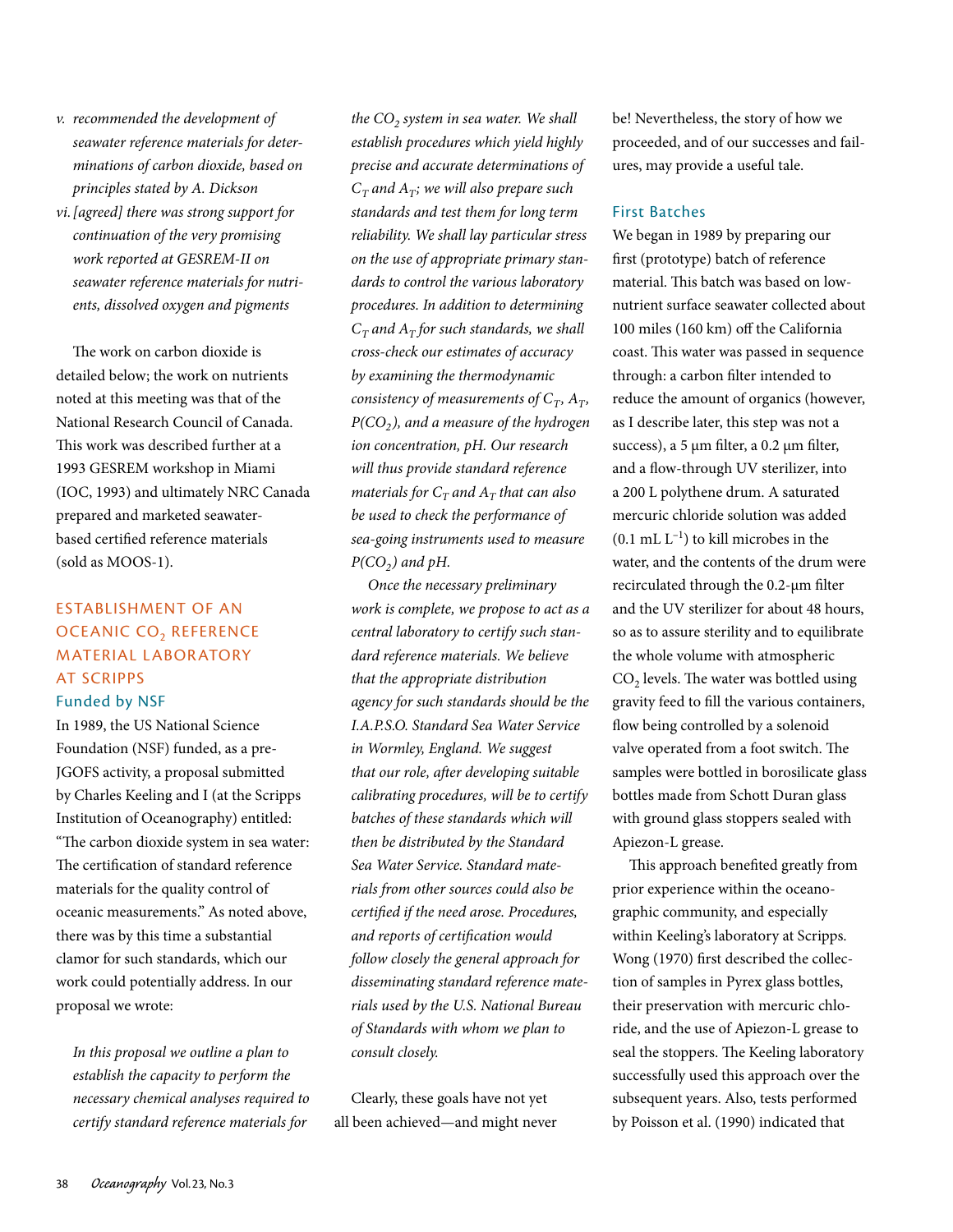Pyrex containers were suitable for the storage of intercalibration samples.

Furthermore, the Carbon Dioxide Research Group at Scripps under Keeling's direction had begun in 1978 to effect a major improvement in measurements of dissolved inorganic carbon by collecting samples at sea that were analyzed later in a carefully controlled shore laboratory environment. Samples collected on the GEOSECS Indian Ocean Expedition, the Atlantic Transient Tracers in the Ocean Expedition, and on subsequent cruises in selected areas to create time series showed that the dissolved inorganic carbon content of a seawater sample could be measured with an imprecision of 0.7  $\mu$ mol kg<sup>-1</sup>. The procedure used in the Keeling laboratory, which was also used to analyze our first batch or reference materials, was ultimately used to analyze numerous seawater samples as part of the WOCE/JGOFS CO<sub>2</sub> Program (Guenther et al*.*, 1994).

In this analysis, a weighed seawater sample was acidified with phosphoric acid, then the CO<sub>2</sub> evolved was extracted under vacuum and condensed in a trap cooled by liquid nitrogen. The water and  $CO<sub>2</sub>$  were subsequently separated by sublimation, and the  $CO<sub>2</sub>$  was transferred into a mercury column manometer that had been developed originally to calibrate gases for Keeling's CO<sub>2</sub> in air program (Guenther and Keeling, 1986). There, its volume, temperature, and pressure were controlled and measured. The total amount of dissolved inorganic carbon in the original sample was calculated from the virial equation of state for CO<sub>2</sub> gas. Figure 1 shows the results for Batch 1.

Some samples from this first batch of

prototype reference materials were also sent in February 1990 to Richard Feely of the Pacific Marine Environmental Laboratory of the National Oceanic and Atmospheric Administration (NOAA/ PMEL) to test on a cruise. The results were encouraging (see Figure 2). The

shipboard analyses, made using an extraction/coulometric method, showed stable values over a period of more than six weeks; however, they had a mean of 2012.6, a significant deviation from the value of 2020.3  $\mu$ mol kg<sup>-1</sup> obtained at Scripps. Buoyed by these successes, we



Figure 1. Total dissolved inorganic carbon results measured using vacuum extraction and mercury manometry on bottles from Batch 1 (bottled January 29, 1990). The different symbols indicate different extraction dates (noted on figure).



Figure 2. Control chart obtained by NOAA/PMEL during a cruise in 1990. The annotations A and B refer to the use of different batches of coulometer solution. The standard deviation  $s_B$  (1.4  $\mu$ mol kg<sup>-1</sup>) was calculated from the results using solution B.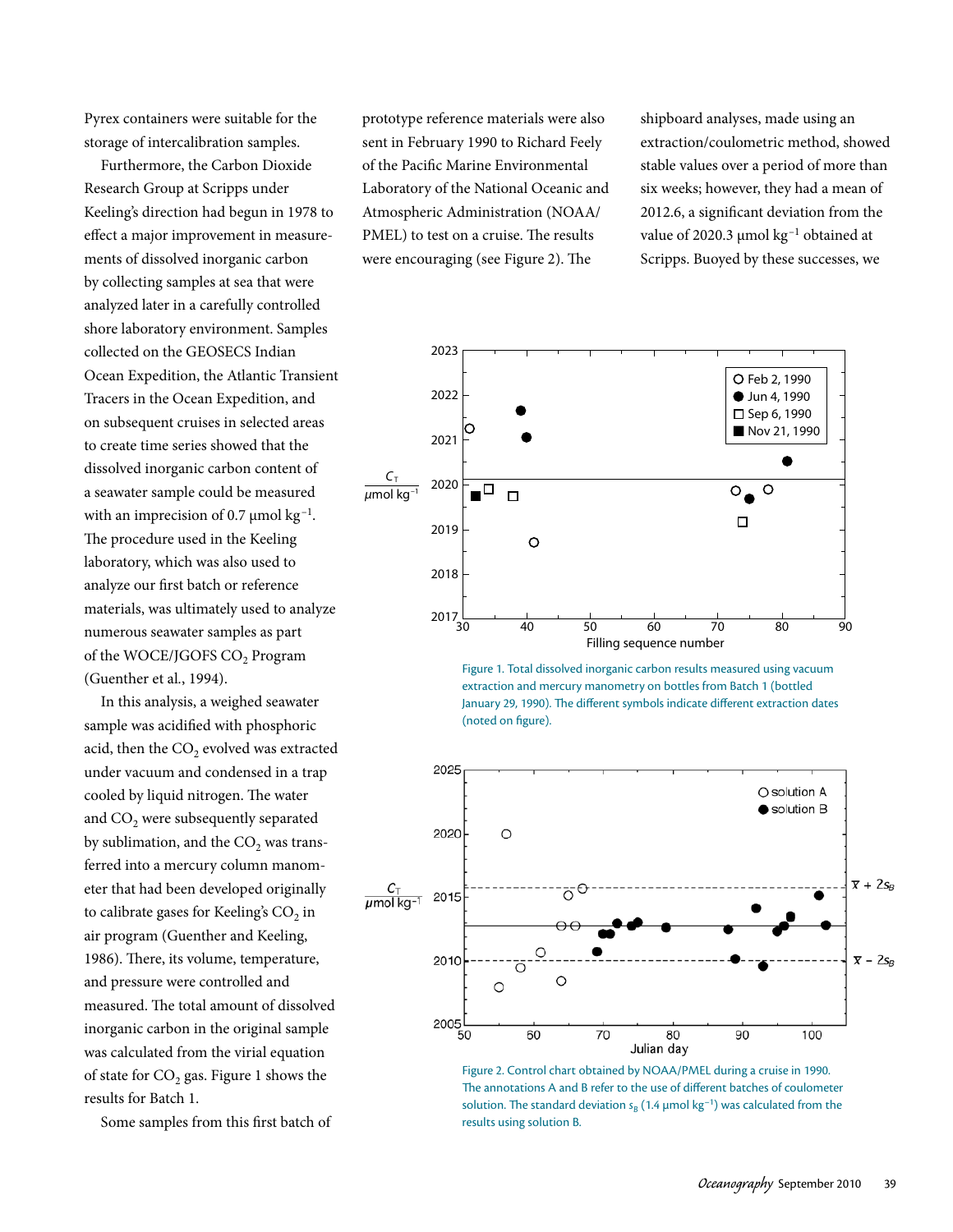prepared Batch 2 on October 1, 1990. This batch was again monitored to assess its stability and then distributed to 14 laboratories, seven in the United States and seven in Europe and Canada, for use in a collaborative study of the extraction/coulometric method for the determination of total dissolved inorganic carbon (Dickson, 1992).

Figure 3 shows the results of this first study, in which each laboratory calibrated its coulometer system independently. The need for a reliable calibration standard was clear. The weighted mean from the results of the 12 laboratories shown (i.e., omitting laboratories F and N whose data were outside the scale of the graph) was almost identical to the certified value obtained by extraction/manometry, and the individual sets of measurements were mostly of good precision—the pooled

standard deviation for all 12 laboratories was 1.6  $\mu$ mol kg<sup>-1</sup>—suggesting that this procedure showed promise. (Indeed, it has since become the recommended approach for the high-quality determination of dissolved inorganic carbon in seawater [DOE, 1994; Dickson et al., 2007].)

#### Problems!

Now, of course, things started to go wrong. Batch 3 bottled at the beginning of 1991 and sent almost immediately for use on R/V *Meteor* (WOCE Section A09) and on R/V *Discoverer* (WOCE Section P16N) was not stable, despite being filtered, preserved, and bottled using methods similar to those used for Batches 1 and 2. The  $CO<sub>2</sub>$  analysts on A09 (Doug Wallace and Ken Johnson) reported that they measured high and noisy values for total dissolved inorganic



Figure 3. Results obtained by the participating laboratories from the analysis of reference material Batch 2. (The results for laboratories F and N lie off the graph as drawn.) Open circles represent the mean values; the error bars represent the 95% confidence interval for these mean values. The band across the graph is the 95% confidence interval based on the mean value obtained by vacuum extraction/manometry.

carbon on this batch at sea, although the few bottles they had remaining from Batch 2 (bottled four months previously) remained stable. In addition, the samples also behaved strangely, foaming in the stripping-cell of the extraction unit. Furthermore, the partial pressure of carbon dioxide  $(pCO<sub>2</sub>)$  in a gas sample in equilibrium with the seawater, measured in the reference material bottles, was high (~ 700 µatm at 20°C). Our measurements on bottles stored at Scripps also showed an increase in total dissolved inorganic carbon of about 4.5  $\mu$ mol kg<sup>-1</sup> (over a seven-week period) together with a simultaneous decrease in total alkalinity of about 8  $\mu$ mol kg<sup>-1</sup>. The agreement between replicates also got worse.

Our initial conclusion (based on the report of substantial bottle-to-bottle variation observed at sea) was that the bottles from Batch 3 had been contaminated in some way. We thus bottled another batch (Batch 4) at the end of March 1991 using more stringent bottlecleaning procedures. Furthermore, we increased the mercury concentration to about 14 ppm (0.025% saturated mercuric chloride). Unfortunately, these measures did not help. Initial measurements on this batch showed a similar trend with time (increasing total dissolved inorganic carbon, decreasing total alkalinity), but at three times the rate that had been observed for Batch 3!

Another feature of this batch was the presence of substantial systematic residual patterns in data from total alkalinity titrations performed in a closed-cell titration system (see SOP 3 in DOE, 1994). These residuals suggested the probable presence of unidentified organic acids, and it was clear that the amount of these was increasing with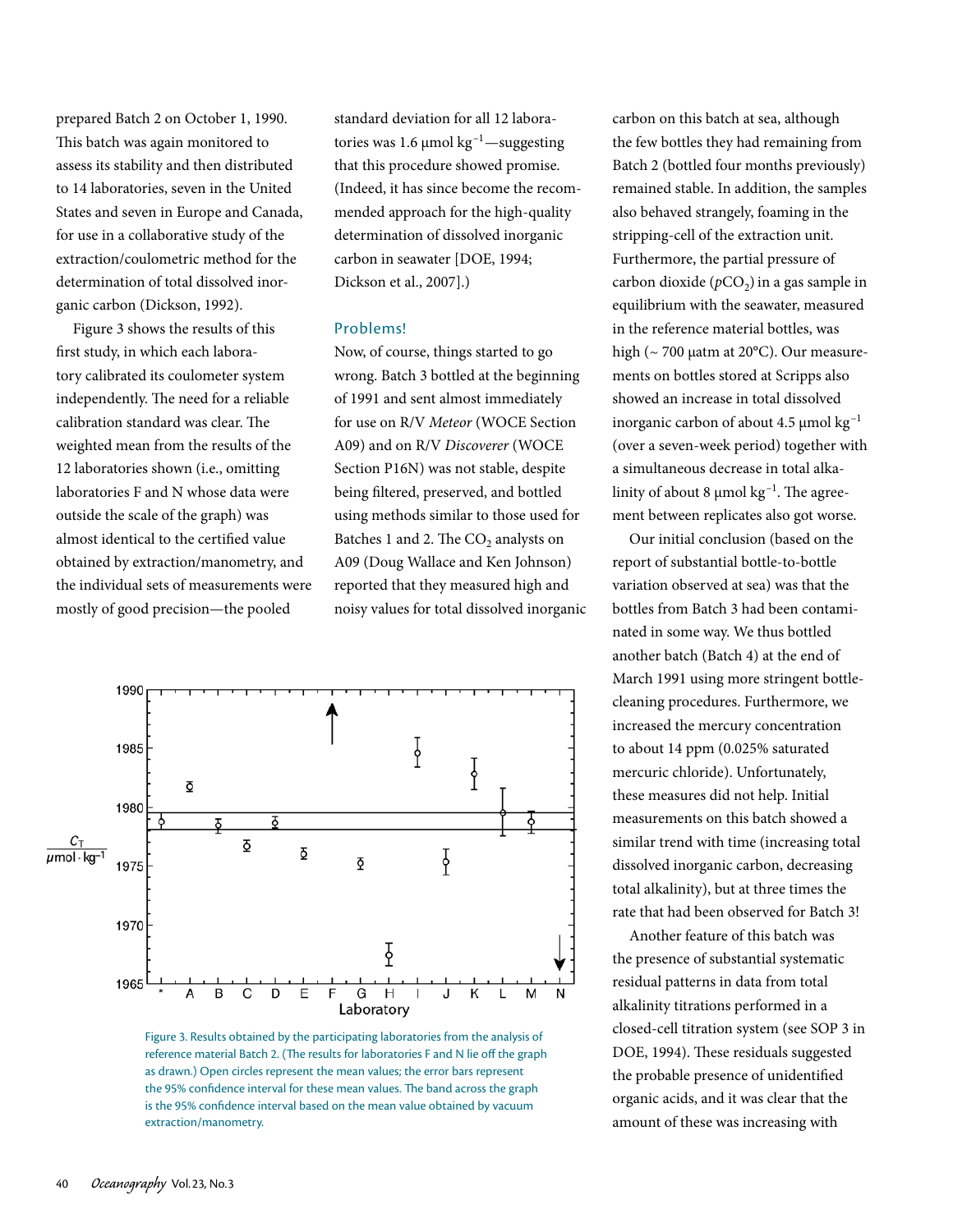time. A small batch (Batch 5) bottled in early May also showed the same features; again, the rate of change had increased so that now changes of about 10  $\mu$ mol kg<sup>-1</sup> occurred in total dissolved inorganic carbon over a 10-day period, and total alkalinity decreased by about 25  $\mu$ mol kg<sup>-1</sup> over the same period. We initially suspected that these acids were being produced by the bacterial decomposition of organic material present in our initial seawater. (Later work implicated the carbon filter that was being used ostensibly to remove organic material, and this filter was removed from the system beginning with Batch 10.)

We also arranged to get our stored bottles of seawater analyzed for mercury by plasma emission spectroscopy at the University of Arizona. These analyses confirmed that we had indeed added mercury to our batches in the quantities that we believed we had, and that the mercury had not been removed to the walls of our bottling apparatus. We thus hypothesized that we had somehow cultivated a colony of mercury-tolerant bacteria that was now contaminating every batch. It seemed likely that this colony could be resident in our bottling system, which was left with poisoned seawater at all times in the tubing, reservoir, and pump, and that it would have had little opposition to getting established, competing bacteria having been killed by the mercury. Some number of months later, David Karl of the University of Hawaii examined a few bottles from Batch 4 to assess whether there were bacteria living in them. His conclusion was that there were, indeed, active bacteria present in the samples, capable of breaking down 14C-labelled glucose and producing  ${}^{14}CO_{2}$ . At the

time of his experiments, however, their metabolic rate was quite low.

As a result of our suspicions of a bacterial infection in our bottling apparatus, we disassembled the bottling system completely, replaced now received additional funds from the US Department of Energy (DOE) to provide reference materials to assist with the quality control of measurements on this survey.

In an almost desperate attempt to

CC<br>OORD The Intergovernmental Oceanographic Commission (IOC) has been involved FOR 50 YEARS IN PROMOTING THE CLOSE coordination needed to ensure comparability OF OCEANOGRAPHIC MEASUREMENTS.

all tubing, fittings, and even the pump vane assembly, rinsed the remainder of the system thoroughly with 6 mol  $L^{-1}$ hydrochloric acid (a suggestion of Peter Williams here at Scripps) and deionized water, and then reassembled a clean, dry system. When we disassembled the system, we discovered a small amount of slime in some of the fittings, strengthening the case for biological contamination of the bottling apparatus. (This cleaning practice is now followed for every batch we prepare.)

By this time (April 1991), there was significant urgency to find a way to prepare stable materials for use in conjunction with the carbon measurements that were to be made as part of a joint WOCE/JGOFS Global CO<sub>2</sub> Survey being carried out on cruises of the WOCE Hydrographic Program (the plan originally developed by the CCCO Advisory Panel on CO<sub>2</sub>). In addition to our grant from NSF, we

ensure that the reference materials were stable, our next batch, Batch 6, was made from inorganic salts: sodium chloride, sodium bicarbonate, and deionized water, and still higher mercury levels (50 ppm) were added to help sterilize it. This batch was prepared in some haste in order to load crates of the reference material on R/V *Thomas Washington* in preparation for a series of cruises in the Pacific (WOCE Sections P17C, P17S, P16S, and P16C), and for shipping for use on a NOAA cruise on R/V *Baldridge*  in the South Atlantic (WOCE Section A16S). Our subsequent laboratory monitoring showed that this batch was stable, and we prepared a further batch based on sodium chloride a few weeks later before returning to further experiments with natural seawater, culminating in a stable Batch 10. Indeed, with one unexplained exception—Batch 39—we have had excellent results since that time.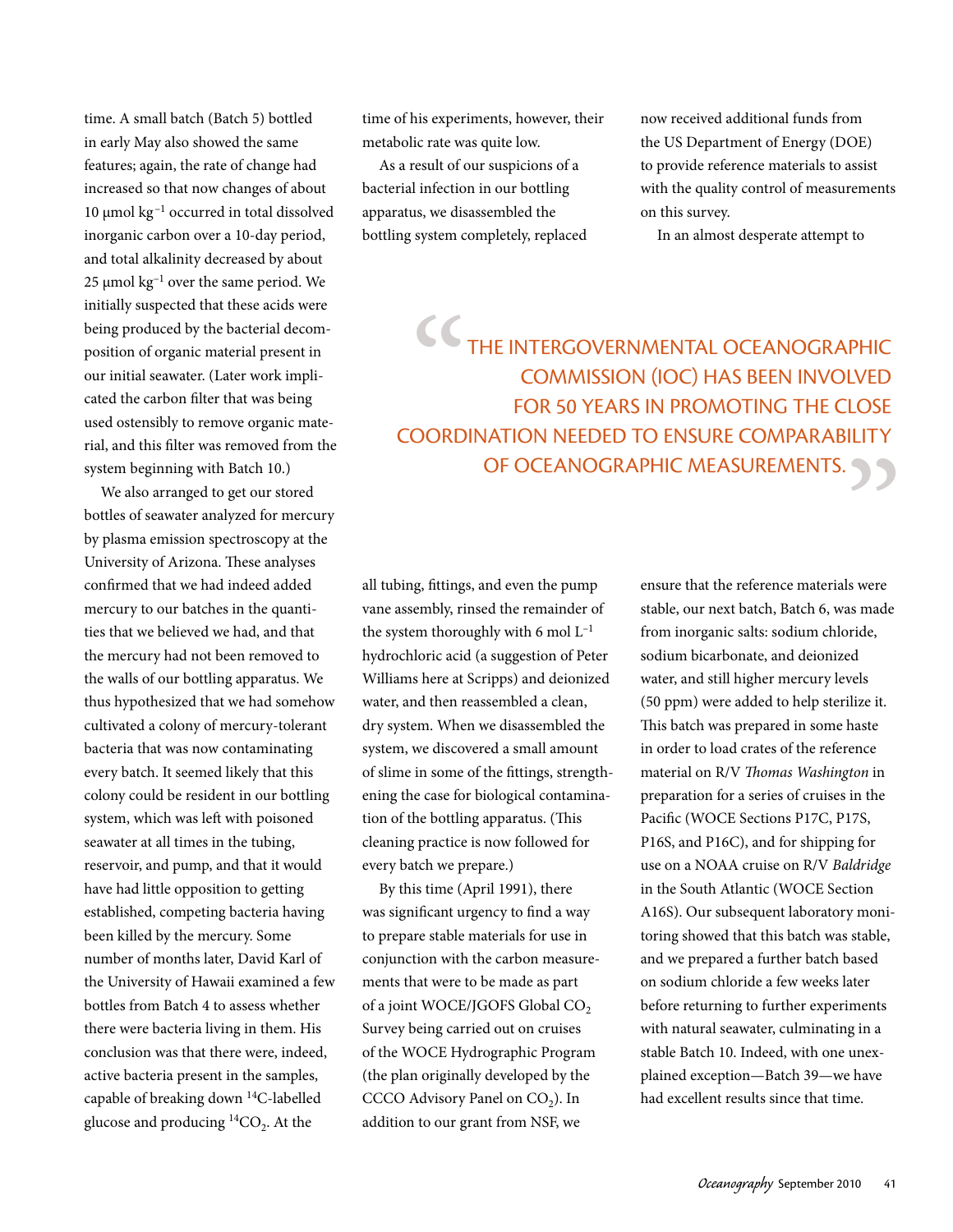# Development of a Suitable Method for the Certification of Alkalinity

From the beginning, the extraction/ manometric method developed in the Keeling laboratory had all the hallmarks of being suitable for consideration as a primary method for the certification of reference materials. "A primary method of measurement is a method having the highest metrological qualities, whose operation can be completely described and understood, for which a complete uncertainty statement can be written down in terms of SI units" (Milton and Marschal, 2001). However, when we started to prepare reference materials in 1990, there was no equivalently wellunderstood procedure for the determination of total alkalinity, and this parameter was typically measured using the awkward closed-cell approach described by Bradshaw et al. (1981). A significant amount of work in our laboratory in the early 1990s thus went into addressing this deficiency even while we continued to produce and distribute seawater certified for total dissolved inorganic carbon.

Our work resulted in two independent yet complementary analytical methods. First, we developed a simpler, yet quicker and more precise, method for the determination of alkalinity using a two-stage, open-cell, potentiometric titration approach. Second, we implemented in our laboratory a highly accurate coulometric titration procedure for hydrochloric acid that had been developed at the US National Bureau of Standards (see Dickson et al*.*, 2003). The combined overall uncertainty for this determination is thus (when performed with due attention to detail) about 1.2  $\mu$ mol kg<sup>-1</sup> (Dickson, 2007).

As a result, all batches of reference materials starting with Batch 33 (bottled in February 1996) have been certified for total alkalinity as well for total dissolved inorganic carbon. In 1996, we also analyzed samples of stored materials from earlier batches to provide information on their alkalinity. These results, together with all the other results on our reference materials, are available at http:// andrew.ucsd.edu/co2qc/batches.html.

# Distribution and Use of Reference Materials

Since the beginning, we have distributed our oceanic carbon reference materials widely. Our DOE funding enabled us to provide materials to all laboratories that were participating in the WOCE/JGOFS Global CO<sub>2</sub> Survey (free to US laboratories, for the cost of shipping alone to our various international collaborators), and

and handling charge). Nevertheless, the demand continued. After 10 years, we had distributed over 23,500 bottles and now, after 20 years, this number has grown to more than 56,000 bottles shipped to 33 countries Indeed, in the past year alone, we shipped over 6,500 bottles all over the world!

Measurements made on reference materials while at sea were used extensively to ascertain data quality on the various cruises in the WOCE/JGOFS Global CO<sub>2</sub> Survey (see, for example, Johnson et al., 1998, and Millero et al., 1998) and are felt to have contributed substantially to the overall high quality of the resultant data set. A further indication that the use of reference materials has improved oceanographic data quality can be seen by examining the degree of agreement between measurements for deep water masses obtained

CC<br>
MA<br>
ENSUR<br>
ATA C The widespread use of these reference materials is playing a significant role in ensuring both the comparability of ocean DATA COLLECTED BY A VARIETY OF LABORATORIES and use of the reference materials in a **VARIETY OF GLOBAL STUDIES.** 

we did so. By the end of 1997 (when that survey and the associated DOE funding came to an end), we had distributed over 17,500 bottles of reference material to scientists in 25 countries.

Starting in 1998, we began to charge \$30 per 500 mL bottle for the reference materials (in addition to a shipping

where two separate cruises intersect. For cruises where reference materials are available, measurements of total dissolved inorganic carbon in deep water now often agree to within 2  $\mu$ mol kg<sup>-1</sup> (Sabine et al., 1999; Lamb et al., 2002; Wanninkhof et al., 2003). This agreement is in sharp contrast to the problems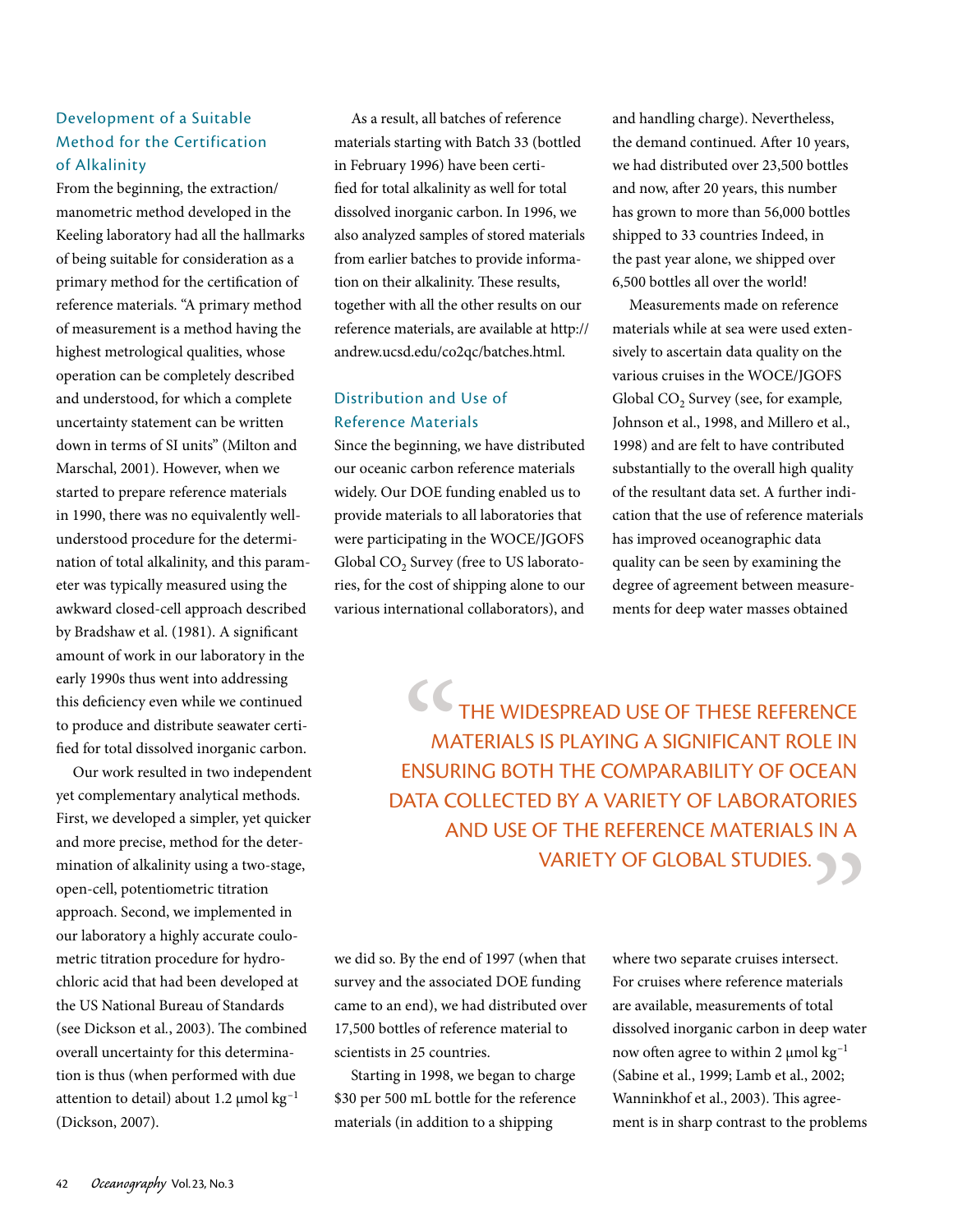with earlier oceanic carbon data sets, where ad hoc adjustments of as much as 15–20  $\mu$ mol kg<sup>-1</sup> were sometimes applied so as to attain reasonable data compatibility (see, for example, Gruber et al., 1996, and Gruber, 1998).

Such high-quality CO<sub>2</sub> data sets made possible the real science of JGOFS by providing a resource for synthesis and modeling that enables a coherent global view of the oceanic carbon cycle. Thus, high-quality, global pictures of the ocean's carbon cycle, such as those of Sabine et al*.* (2004) and Feely et al. (2004), are now practical, based on data from a wide variety of laboratories. Indeed, it is hoped that it will now be possible to resolve changes on shorter time periods as a result of the highquality data that are now almost routine (Feely et al*.*, 2005).

# Problems Found and Lessons Learned

Looking back at the ambitious goals spelled out in our original proposal and in later proposals (NSF has supported us continually since the beginning), it is humbling to see how slowly we have achieved them despite continuous activity over the past 20 years. For example, we are only now (in 2010) distributing pH reference materials on a regular basis. These materials are based on a tris buffer in synthetic seawater (DelValls and Dickson, 1998; Nemzer and Dickson, 2005), prepared in 40 L quantities, and certified using hydrogen electrodes. We have not yet managed to certify our seawater-based reference materials for pH, though we continue to wrestle with achieving a sufficient understanding of the spectrophotometric pH method (Clayton and Byrne,

1993) to assure us that we do indeed have a calibration of this method for which we understand the overall uncertainty. We have—as yet—done nothing toward the calibration of seawater  $pCO<sub>2</sub>$ measurements, though our reference materials have been used to assess the quality of discrete measurements of this quantity (Neill et al., 1997). Nor have we made progress in certifying reference materials for 13C levels in the total dissolved carbon, although preliminary work carried out about 15 years ago indicated that these samples were ideal for this purpose.

A careful study of CO<sub>2</sub> thermodynamics carried out by Tim Leuker in Keeling's laboratory (Leuker et al., 2000) showed that—at least at  $pCO<sub>2</sub>$  values less than 500 µatm—the techniques used to certify our reference materials for total dissolved inorganic carbon and for total alkalinity were consistent with the preferred equilibrium constants for CO<sub>2</sub> dissociation in seawater. However, this was no longer true at higher  $pCO<sub>2</sub>$ values, and to date these observations have not been explained satisfactorily.

So, why are so many things left undone? Ultimately, the reason has been lack of time and/or of sufficiently trained personnel. In some ways, we have been victims of our own success. The relentless need to produce and certify new batches of reference materials in order to supply the demands of the oceanographic community has kept the skilled personnel assigned to this task busy, leaving little extra time for further related projects. We are now producing about eight batches of seawater reference material (1100 bottles in each batch) per year, as well as an additional two to three batches of tris buffer.

Also, the skills required to develop new approaches to certify these reference materials at the accuracy desired take time to acquire. I am fortunate in having had some truly excellent and experienced technical staff involved with this project over the years, but although some were (and are) superb analysts, they have not had formal training in either chemical metrology or in formal qualitycontrol procedures.

An early ambition of this program was to have the reference materials themselves prepared outside the university, for example, at Ocean Scientific International Ltd (OSIL), which prepares and distributes IAPSO Standard Seawater. OSIL prepared one test batch (Batch 24) using clean bottles and shipping crates that we sent them together with water they collected from the North Atlantic. The overall cost was higher than doing the work in house, and we did not pursue this as a viable way forward at that time. (Now that Europe is heavily involved in ocean acidification research activities, it may well be desirable to revisit this.) We had also hoped to work more with the US National Institute of Standards and Technology (NIST) to improve our approach to reference material production, and in particular certification. I met on a number of occasions with staff from NIST. It was clear that, although they could and did provide good advice, it was not likely that NIST would consider preparing reference materials for what they considered a niche market.

Another area we hope to address as we move forward is to see if we can package the reference materials differently. The use of glass bottles (which are returned to our laboratory and cleaned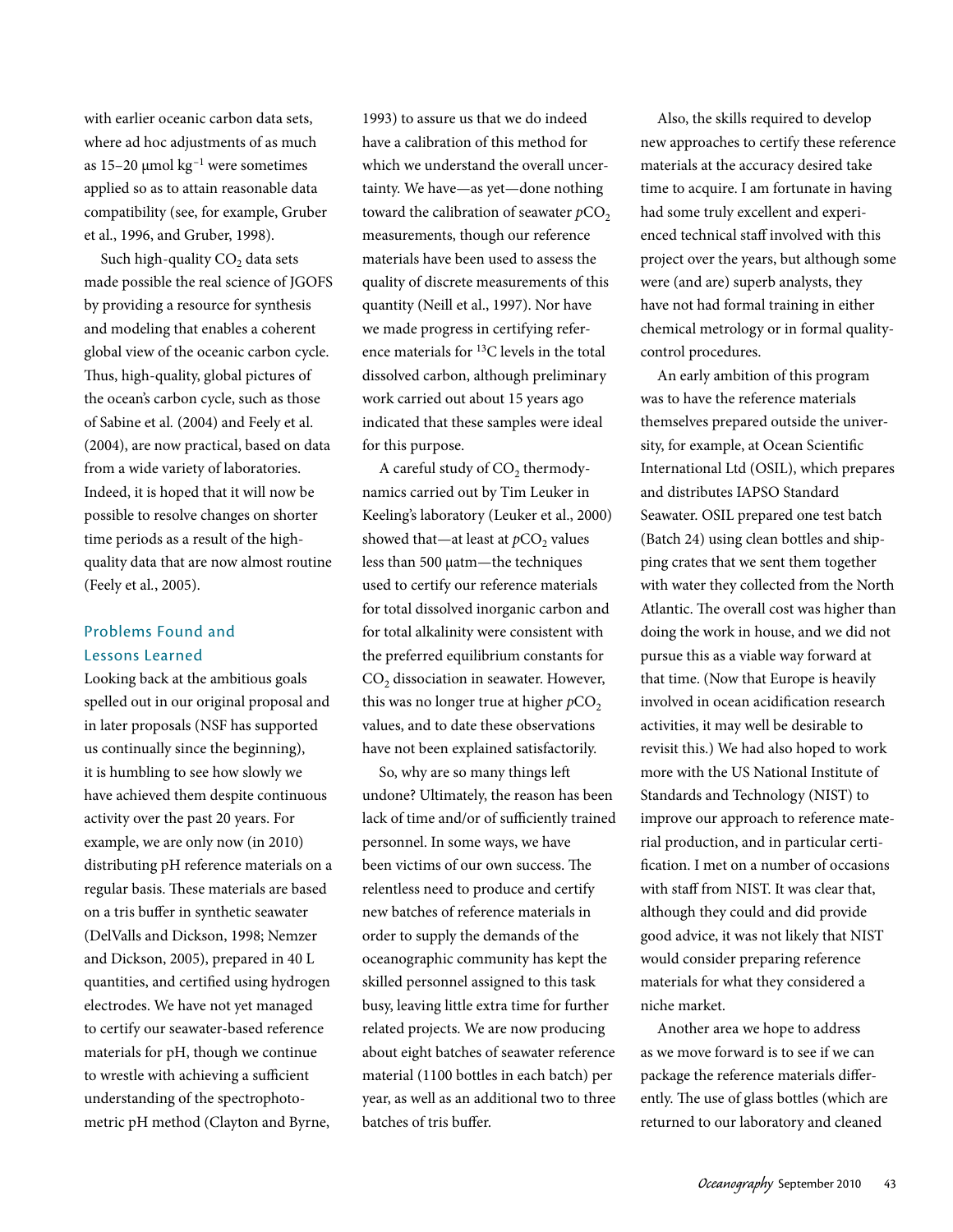for reuse) brings with it—in addition to the undoubted advantage that it works additional shipping costs for such heavy containers, and because the bottles are rigid, requires containers significantly larger than might be needed to provide an adequate sample size for analysis. We are therefore investigating the potential of flexible packaging made from a trilaminate film.

## **CONCLUSIONS**

The success of our reference material program for ocean  $CO<sub>2</sub>$  measurements has led to a clear recognition within the oceanographic community of both the benefits and the costs of developing chemical reference materials explicitly for oceanographic science. Each of them can be substantial (in our own case, NSF has invested about \$3.5M between 1989 and 2010). Nevertheless, the oceanographic community has come to appreciate the value of such reference materials as a way of ensuring comparability

acidification studies (Dickson, 2010).

An early companion program, based at the University of Miami and also supported by NSF since about 1998, produces reference materials for dissolved organic carbon in seawater (see http://www.rsmas.miami.edu/ groups/biogeochem/CRM.html). Dennis Hansell leads this effort and—as with our program—the demand for these materials has grown over the years.

In 2001, the National Research Council (NRC) Ocean Studies Board convened a Committee on Reference Materials for Ocean Science. The committee was charged with the following tasks (National Research Council, 2002):

- • Compile from available sources a list of important oceanographic research questions that may benefit from chemical reference standards
- • Create a comprehensive list of reference materials currently available for oceanic studies

CC<br>
50 YEA<br>
ENABL<br>
INTER …It is apparent that IOC continues, 50 years on, to have a keen interest in enabling international standardization and INTERCALIBRATIONS ON INTO THE FUTURE.

of ocean  $CO<sub>2</sub>$  results in space and time (see, for example, Key et al., 2004; Sabine et al., 2005; Bates, 2007), and reference materials are now used widely for ocean CO<sub>2</sub> measurements, as well as being recommended to ensure interlaboratory comparability for a variety of ocean

- • Identify and prioritize the reference materials needed to study the identified research questions
- Determine for each priority analyte whether reference materials and/ or analytic methods should be standardized

• Determine the most appropriate approaches for the development and future production of reference materials for ocean sciences

A variety of recommendations were made as to the need for reference materials for ocean sciences (Box 1), and since that time there have been a number of significant developments. NSF supported a multi-investigator collaboration to follow up on recommendations 6 and 7 (Box 1) and develop oceanic reference materials for trace metals at natural concentration levels (Johnson et al., 2007). As suggested by the NRC committee, two large samples—one of surface water and one of deep water—were collected and bottled. Consensus values have now been assigned to these SAFe (Sampling and Analysis of Fe) Reference Samples, and additional samples are being prepared (http://www.geotraces.org/ Intercalibration.html#Standards).

The lessons learned from this work are being implemented in planning for GEOTRACES, an international study of the marine biogeochemical cycles of trace elements and their isotopes. The international GEOTRACES project (GEOTRACES Planning Group, 2006), learning from the experiences of earlier projects such as WOCE and JGOFS, formed a Standards and Intercalibration Committee from the outset to ensure appropriate quality control for the project, including, if needed, the production and distribution of additional reference materials.

In Japan, there has also been recent work focused on the measurement of nutrients and of ocean  $CO<sub>2</sub>$  parameters. An International Workshop on Chemical Reference Materials in Ocean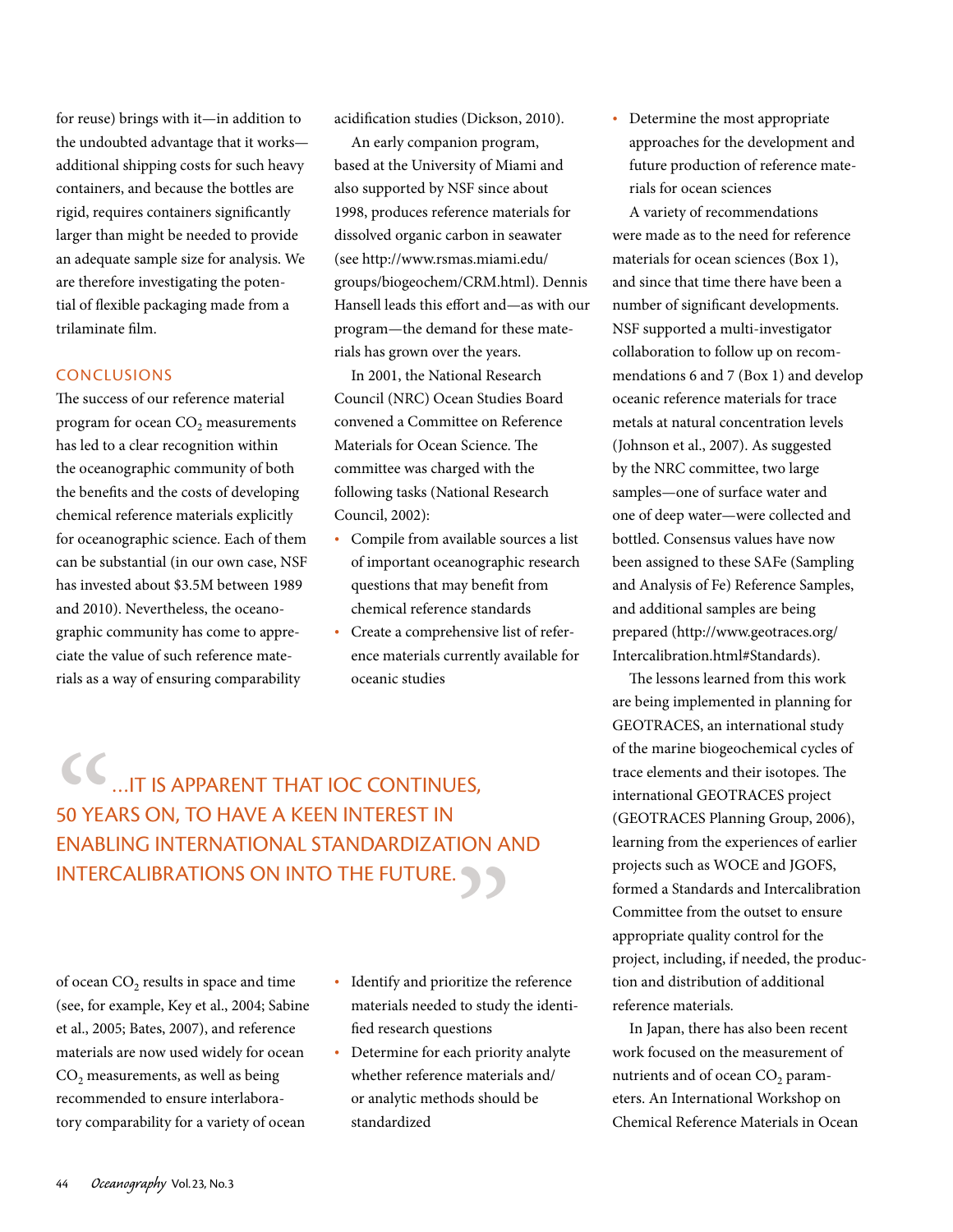Science was held in Tsukuba, Japan, from October 29–November 1, 2007, in conjunction with the BERM-11 meeting (Biological and Environmental Reference Materials). A follow-up meeting was held in Paris, France, from February 10–12, 2009 (UNESCO, 2009; Aoyama, 2010). Ota et al. (2010) described a facility built by Kanso Technos that is dedicated to the production and bottling of sterile seawater. This facility contains a "walkin" autoclave and a suite of clean rooms for sample preparation. This facility has been used to prepare large batches (up to 6,000 bottles at a time) of sterilized natural seawater, which is being investigated primarily for use as a reference material for nutrients in seawater. In addition, this system is being used to investigate whether it is practical to prepare reference materials for the oceanic  $CO<sub>2</sub>$  system that have been sterilized by autoclaving, thus providing the added benefit that they do not contain mercuric chloride (Murata, 2010).

As a result of the positive discussions and collaborations from these first two workshops, the participants decided to approach IOC and ICES to form a study group with sponsorship from these two organizations. This effort was successful, and the study group held its first meeting from March 23–24, 2010. In the coming years, this group plans to continue collaborative testing of the candidate reference materials, as well as to work with the National Metrology Institute of Japan to certify these materials. Thus, it is apparent that IOC continues, 50 years on, to have a keen interest in enabling international standardization and intercalibrations on into the future. Many thanks!

# Box 1. Recommended Reference Materials for Ocean Science

*Reprinted with permission from the National Academies Press, Copyright 2002, National Academy of Sciences | National Research Council (2002)*

## Materials Recommended for Continued Availability

#### Currently Available Materials

- 1. Standard Seawater (Ocean Scientific International Ltd.)
- 2. Reference Materials for Ocean  $CO<sub>2</sub>$  (NSF via Dr. A. Dickson)
- 3. Reference Materials for Dissolved Organic Carbon (NSF via Dr. D. Hansell)
- 4. Various Standard Reference Materials from NIST

# Materials Recommended for Development

#### Seawater-Based Reference Materials

- 5. One certified for the nutrient elements: nitrogen (as  $NO<sub>3</sub>$ ), phosphorus (as PO<sub>4</sub>), and silicon (as Si(OH)<sub>4</sub>).
- 6. One with concentrations of metals corresponding to oceanic deep water, certified for total iron concentration.
- 7. One with concentrations of metals corresponding to open-ocean surface water with an information value for total iron concentration.

### Certified Reference Materials for Radionuclides

- 8. An acidic solution containing <sup>238</sup>U and <sup>235</sup>U with daughters in secular equilibrium through <sup>226</sup>Ra and <sup>223</sup>Ra.
- 9. An acidic solution containing  $232$  Th with daughters in secular equilibrium through  $^{224}$ Ra.
- 10 An acidic solution containing <sup>210</sup>Pb with daughters in secular equilibrium through <sup>210</sup>Po.

#### Solid Matrix-Based Reference Materials\*

- 11. Freeze-dried culture of the diatom *Thalassiosira pseudonana*
- 12. Freeze-dried culture of the dinoflagellate *Scrippsiella trochoidea*
- 13. Freeze-dried culture of the haptophyte *Emiliania huxleyi*
- 14. Open-ocean, carbonate-rich sediment
- 15. Open-ocean, silicate-rich sediment
- 16. Open-ocean, clay mineral-rich sediment
- 17. Coastal, carbonate-rich sediment
- 18. Coastal, silicate-rich sediment
- 19. Coastal, clay mineral-rich sediment
- 20. Deltaic sediment (that has not contacted seawater)

\* *Each of these solid reference materials should be certified for both inorganic and organic carbon concentrations, total nitrogen concentration, δ13C of both the inorganic and organic carbon components, and δ15N for the total nitrogen component.*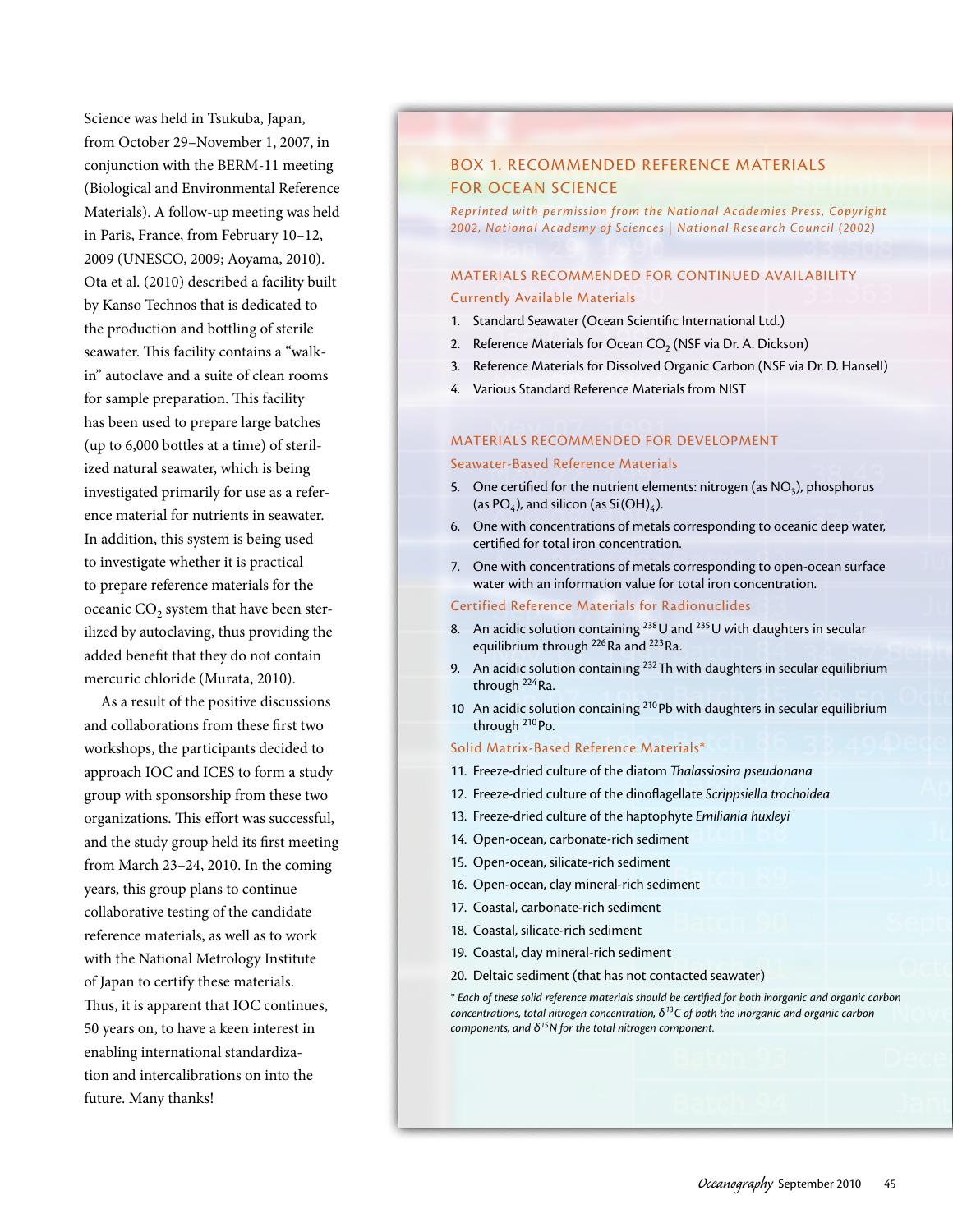#### Acknowledgements

A. Dickson is supported by the National Science Foundation for his work on the quality control of oceanic  $CO<sub>2</sub>$  measurements (NSF OCE-0961242). I should like also to acknowledge the early support of Neil R. Andersen (then program manager of the Chemical Oceanography section at NSF) and of Charles Keeling (Scripps Institution of Oceanography, now deceased) who encouraged me to work in this area.

#### **REFERENCES**

- Aoyama, M., ed. 2010. *Comparability of Nutrients in the World's Ocean.* INSS international workshop, Paris, France, February 10–12, 2009, Mother Tank, Tsukuba, Japan, 148 pp.
- Bates, N.R. 2007. Interannual variability of the oceanic  $CO<sub>2</sub>$  sink in the subtropical gyre of the North Atlantic Ocean over the last 2 decades. *Journal of Geophysical Research* 112, C09013, doi:10.1029/2006JC003759.
- Bradshaw, A.L., P.G. Brewer, D.K. Shafer, and R.T. Williams. 1981. Measurements of total carbon dioxide and alkalinity by potentiometric titration in the GEOSECS program. *Earth and Planetary Science Letters* 55:99–115.
- Calder, J.A., and W.D. Jamieson. 1990. The purpose and program of the IOC/UNEP/ IAEA group of experts on standards and reference materials. *Fresenius Journal of Analytical Chemistry* 338:378–379.
- CCCO (Committee on Climatic Changes and the Ocean). 1989. *Report of the Second meeting of the CCCO Advisory Panel on Carbon Dioxide*. La Jolla, CA, October 6–8,1986. SCOR-IOC/  $CCCO-CO<sub>2</sub>-II/3$ , 25 pp.
- Clayton, T.D., and R.H. Byrne. 1993. Spectrophotometric seawater pH measurements: Total hydrogen ion concentration scale calibration of m-cresol purple and at-sea results. *Deep-Sea Research Part I* 40:2,115–2,129.
- CO<sub>2</sub> Panel. 1989. Report of the First Meeting of the *Joint JGOFS/CCCO CO2 Panel*. The Hague, Netherlands, September 16–17, 1988, SCOR/ IOC/JGOFS.CO2.I/3, 28 pp.
- Culkin, F. 1978. Obituary: Frede Evan Hermann, 1917–1977. *Deep-Sea Research* 25:429–430.
- DelValls, T.A., and A.G. Dickson. 1998. The pH of buffers based on 2-amino-2-hydroxymethyl-1,3-propanediol ('tris') in synthetic sea water. *Deep-Sea Research Part I* 45:1,541–1,554.
- Dickson, A.G. 1992. *The Determination of Total Dissolved Inorganic Carbon in Sea Water Using Extraction/Coulometry: The First Stage of a Collaborative Study*. US Department of Energy, Report No. DOE/RL/01830T–H14, 43 pp.
- Dickson, A.G. 2007. Oceanic reference materials: Assigning uncertainty. Oral presentation at the BERM-11 meeting in Tsukuba, Japan, October 30, 2007.
- Dickson, A.G. 2010. The carbon dioxide system in seawater: Equilibrium chemistry and measurements. Pp. 17–40 in *Guide to Best Practices for Ocean Acidification Research and Data Reporting.* U. Riebesell, V.J. Fabry, L. Hansson, and J.P. Gattuso, eds, Chapter 1, EUR 24328 EN, European Commission, Brussels, Belgium.
- Dickson, A.G., J.D. Afghan, and G.C. Anderson. 2003. Reference materials for oceanic CO<sub>2</sub> analysis: A method for the certification of total alkalinity. *Marine Chemistry* 80:185–197.
- Dickson, A.G., C.L. Sabine, and J.R. Christian, eds. 2007. Guide to Best Practices for Ocean CO<sub>2</sub> *Measurements.* PICES Special Publication 3, 191 pp.
- DOE (US Department of Energy). 1994. *Handbook of Methods for the Analysis of the Various Parameters of the Carbon Dioxide System in Sea Water*, version 2. A.G. Dickson and C. Goyet, eds, ORNL/CDIAC-74, 189 pp.
- Feely, R.A., C.L. Sabine, K. Lee, W. Berelson, J. Kleypas, V.J. Fabry, and F.J. Millero. 2004. Impact of anthropogenic  $CO<sub>2</sub>$  on the CaCO<sub>3</sub> system in the oceans. *Science* 305:362–366.
- Feely, R.A., L.D. Talley, G.C. Johnson, C.L. Sabine, and R. Wanninkhof. 2005. Repeat hydrography cruises reveal chemical changes in the North Atlantic. *Eos, Transactions, American Geophysical Union* 86(42):18.
- GEOTRACES Planning Group. 2006. *GEOTRACES Science Plan.* Scientific Committee on Oceanic Research, Baltimore, MD, 79 pp.
- Guenther, P., and C.D. Keeling. 1986. *Scripps Reference Gas Calibration System for Carbon Dioxide-in-Nitrogen and Carbon Dioxide-in-Air Standards: Results of the Manometric Volume Reanalysis of 1986*. A report prepared for the environmental monitoring program of the World Meteorological Organization.
- Guenther, P.R., C.D. Keeling, and G. Emanuele III. 1994. Oceanic CO<sub>2</sub> Measurements for the WOCE *Hydrographic Survey in the Pacific Ocean, 1990– 1991: Shore Based Analyses*. SIO Reference Series Data Report, 129 pp.

Gruber, N. 1998. Anthropogenic  $CO<sub>2</sub>$  in the Atlantic Ocean. *Global Biogeochemical Cycles* 12:165–191.

Gruber, N., J.L. Sarmiento, and T.F. Stocker. 1996. An improved method for detecting anthropogenic CO<sub>2</sub> in the oceans. *Global Biogeochemical Cycles* 10:809–837.

- Ibe, A.C., and G. Kullenberg. 1995. Quality assurance/quality control (QA/QC) regime in marine pollution monitoring programmes: The GIPME perspective. *Marine Pollution Bulletin* 31:209–213.
- IOC (Intergovernmental Oceanographic Commission). 1962. *Report on the First Session of the Commission*. UNESCO, Paris, October 19–27, 1961. UNESCO/UNS/176, 45 pp.
- IOC. 1991. *Report of the Second Session of the IOC/ IAEA/UNEP Group of Experts on Standards and Reference Materials (GESREM)*. January 22–15, 1990, Halifax, Canada.
- IOC. 1993*. IOC-IAEA-UNEP Group of Experts on Standards and References Material (GESREM) Workshop*. Miami, Florida, December 7–8, 1993, Intergovernmental Oceanographic Commission Workshop Report No. 112, 11 pp.
- IOCCP (International Ocean Carbon Coordination Project). 2005. *History of Ocean Carbon Programs of IOC and SCOR*. 2 pp. Available online at: http://www.ioccp.org/Docs/ AboutIOCCP/HISTORY OF OCEAN CARBON PROGRAMS OF IOC and SCOR.pdf (accessed August 5, 2010).
- Johnson, K.S., E. Boyle, K. Bruland, K. Coale, C. Measures, J. Moffett, A. Aguilar-Islas, K. Barbeau, B. Bergquist, A. Bowie, and others. 2007. Developing standards for dissolved iron in seawater. *Eos, Transactions, American Geophysical Union* 88(11):131–132.
- Johnson, K.M., A.G. Dickson, G. Eischeid, C. Goyet, P. Guenther, R.M. Key, F.J. Millero, D. Purkerson, C.L. Sabine, R.G. Schottle, and others. 1998. Coulometric total carbon dioxide analysis for marine studies: Assessment of the quality of total inorganic carbon measurements made during the US Indian Ocean  $CO<sub>2</sub>$  survey 1994–1996. *Marine Chemistry* 63:21–37.
- Key, R.M., A. Kozyr, C.L. Sabine, K. Lee, R. Wanninkhof, J.L. Bullister, R.A. Feely, F.J. Millero, C. Mordy, and T.-H. Peng. 2004. A global ocean carbon climatology: Results from Global Data Analysis Project (GLODAP). *Global Biogeochemical Cycles* 18, GB4031, doi:10.1029/2004GB002247.
- Knudsen, M. 1925. L'emploi de l'eau normale dans I'océanographie. *Journal du Conseil, Conseil permanent international pour l'exploration de la mer* 87:1-11.
- Lamb, M.F., C.L. Sabine, R.A. Feely, R. Wanninkhof, R.M. Key, G.C. Johnson, F.J. Millero, K. Lee, T.-H. Peng, A. Kozyr, and others. 2002. Consistency and synthesis of Pacific Ocean CO2 Survey data. *Deep-Sea Research Part II* 49:21–58.
- Lueker, T.J., A.G. Dickson, and C.D. Keeling. 2000. Ocean  $pCO<sub>2</sub>$  calculated from dissolved inorganic carbon, alkalinity, and equations for  $K_1$  and  $K_2$ : Validation based on laboratory measurements of  $CO<sub>2</sub>$  in gas and seawater at equilibrium. *Marine Chemistry* 70:105–119.